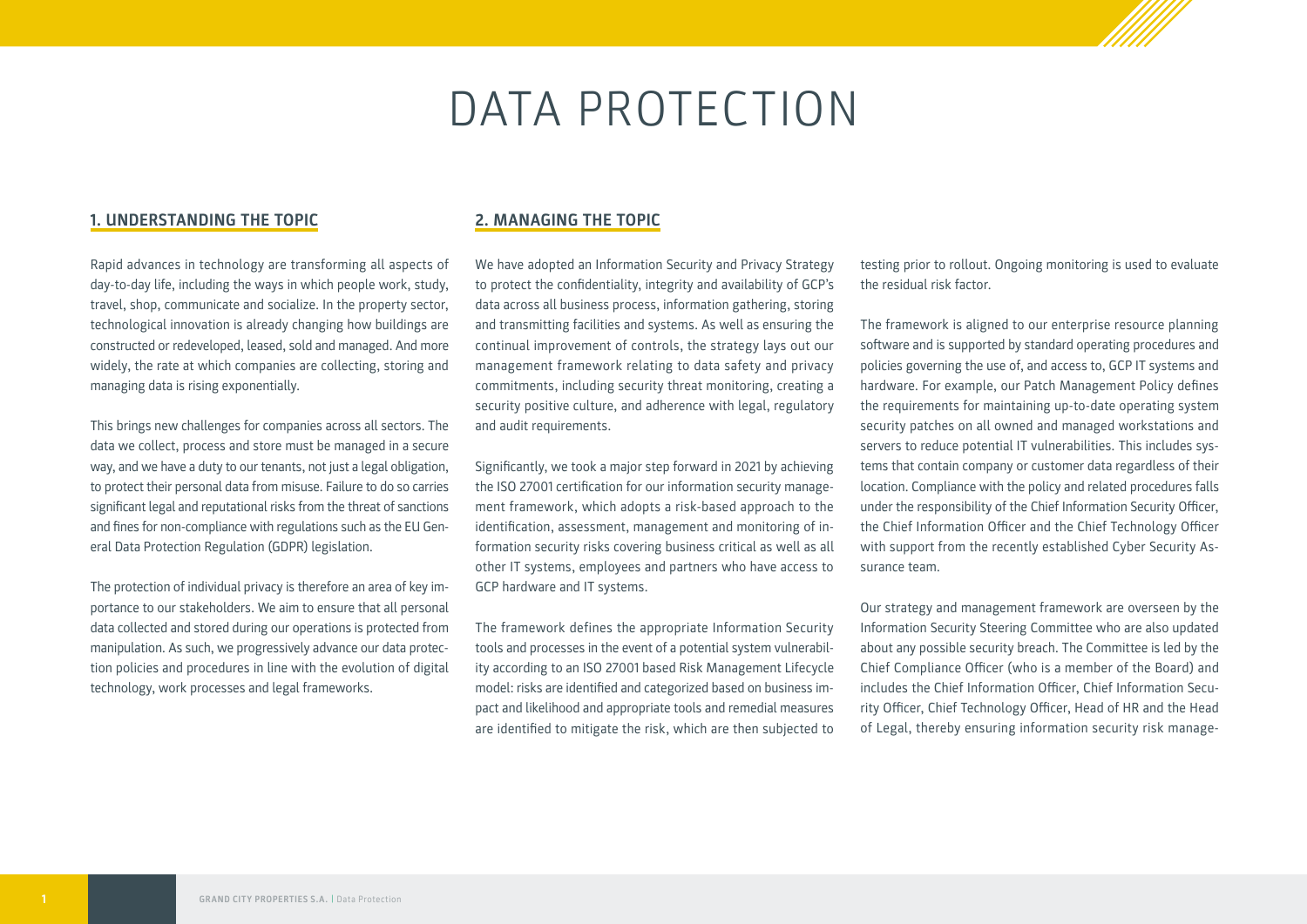ment is embedded into all company processes, technology and people-focused functions. The Committee will also consult with non-members such as relevant business managers like the COO and external specialists.

We use a mixture of qualitative and quantitative key performance indicators (KPIs), as well as key risk indicators (KRI) to measure our performance and assess the company's risk and maturity level across internal and external procedures and events. The underlying framework is based on the ISO 27001 norm to ensure conformity with this international standard and to pursue compliance with the highest information security management best practices. We use a carefully selected set of KPIs and KRIs to continuously self-assess our performance against predefined target values, which undergo a review by Internal Audit, the Information Steering Committee, and is subject to an additional external audit to actively engage in continual improvement.

#### Data protection

Data protection standards and processes are fully integrated into our Information Security framework, and all departments receive guidance on the specific data protection risks and management measures that must be taken into consideration in their day-today work.

We treat stakeholders' high expectations in this area with due diligence. We ensure that our Data Privacy Policy is available to tenants and business partners, along with information about our data processing systems; the purposes for which their data is used, and their related rights in compliance with the EU's

GDPR. This includes the transparent handling of personal data; offering individuals a choice in how their data is processed and assessing the effectiveness of different IT-based data protection methods. Where appropriate, onsite notifications have been installed, for instance where video security systems are in use. The Data Privacy Policy also forms a component of all offers to prospective tenants.

### Employee training

All employees follow mandatory video-based training units, and staff in management positions receive further input through seminars with subject matter experts. Our Standard Operating Procedures (SOPs) make expected courses of action in day-today activities clear to all parties, from saving and storing data to handling requests for information. Though not stipulated by law, we require all personnel to sign a company statement of their explicit commitment to data protection.

Our e-learning platform offers Information Security training modules that are compulsory to complete every 18 months for permanent employees, temporary employees and business partners who have access to GCP applications and IT systems. All staff receive training on information security and the GDPR, which is tracked through our KPI framework.

E-learning is supplemented by regular campaigns and communications that emphasize the need to remain resilient and alert to potential phishing and malware attacks, and we offer a reward program for employees who identify and alert us to the most potential threats. We also provide monthly 'how to' tips that

aim to reinforce security conscious behavior at home, such as safe browsing and shopping techniques, on the premise that employees who protect their personal data are more likely to protect company data. We also promote security awareness through animated educational videos that support our standard e-leaning modules, with the aim of making training more engaging and interactive.

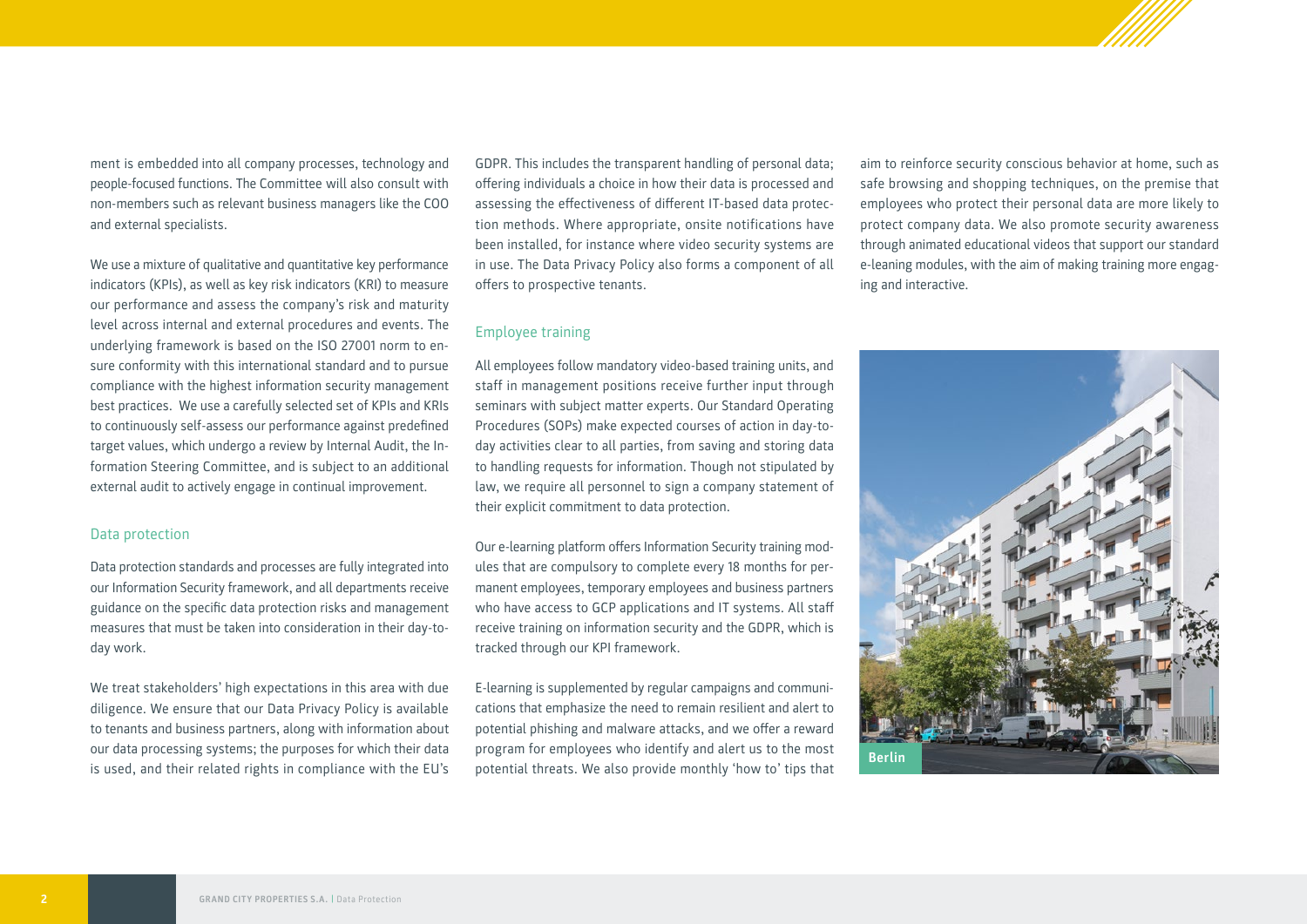## **3. PERFORMANCE**

#### **Long-term Goals and 2021 Performance**

To guide the implementation of our sustainability strategy and track our progress, we have developed several longterm goals that we are continuing to work towards:

- **● Confidentiality:** encryption wherever data is stored or accessed
- **● Integrity:** establishing procedures to prohibit unauthorized personnel to alter information
- **● Availability:** designing systems to minimize downtime
- **● Security:** securing business information pertaining to company operations
- **PII:** enforcing the security and confidentiality of processed personal information
- **● Regulations:** satisfying regulatory (such as GDPR) and other information security requirements
- **● Awareness:** Training employees on how to identify threats and act according to company guidelines
- **Resilience:** protecting our systems and networks as well as the data contained therein from malicious activities
- **● Information Assets:** ensuring that all networks, systems and applications comply with confidentiality, integrity and availability

To achieve our long-term goals, we will:

- **●** Conduct further technical crises training and simulations to enhance our ability to respond to cybersecurity events
- Work with an external partner to improve our data loss prevention strategy
- **●** Carry out additional audits on our ISMS to ensure that it conforms to all relevant criteria
- **●** Deploy advanced security technologies
- **●** Introduce a digital "Welcome Day" to provide assistance and guidance to new employees

There are several key figures that we track on a quarterly basis to monitor our performance and contribute to our long-term goals:



We monitor potential security incidents and data protection breaches as an indicator of the effectiveness of our operating procedures. In 2021, no such confirmed breaches or incidents were reported. In the event of any confirmed incident, a committee is formed to immediately investigate the matter and recommend remedial actions to prevent a similar occurrence.

1. Whenever non-conformities are identified through internal or external audits, immediate remediation is initiated.